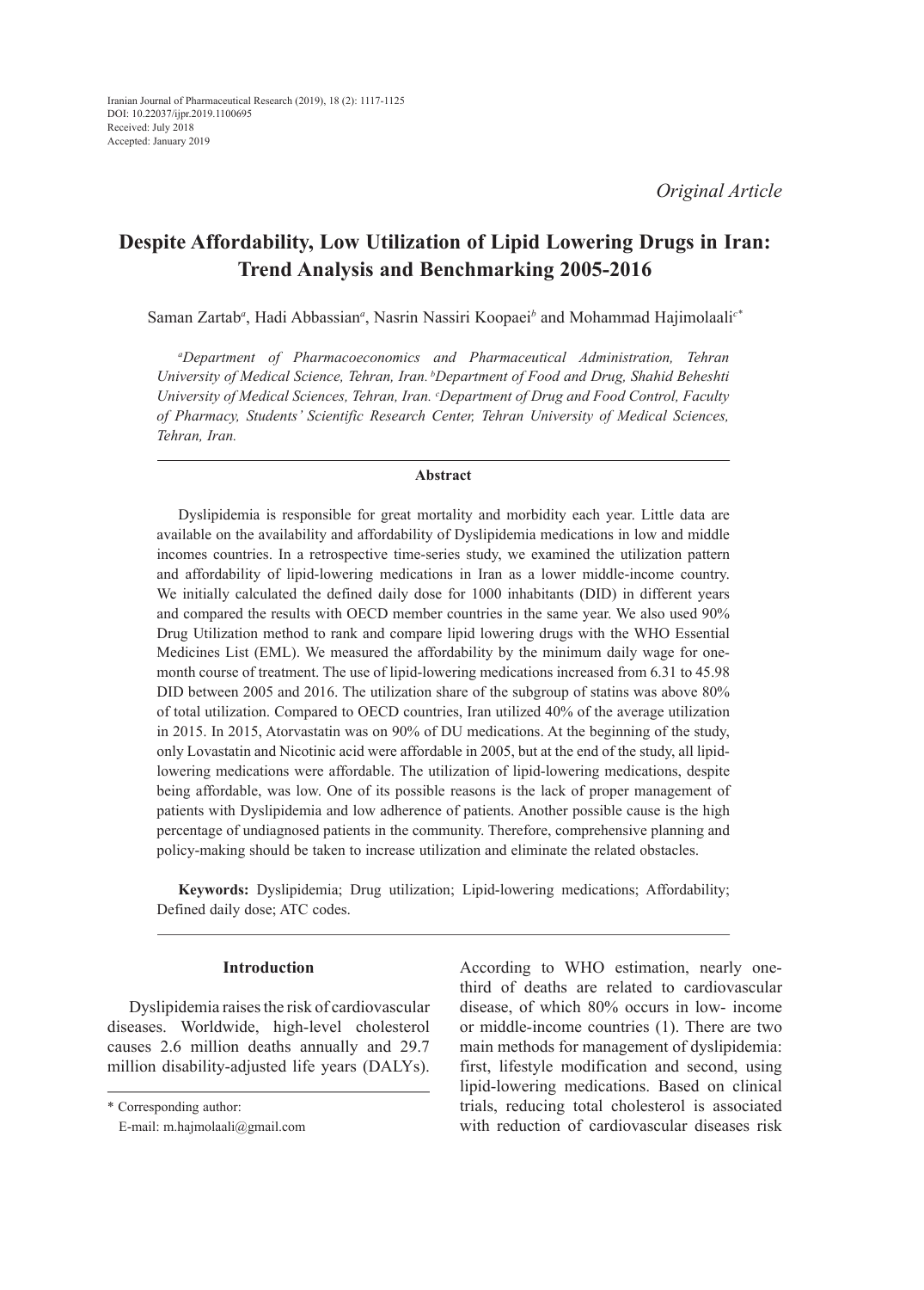(2-4). For example, a 10% reduction in serum cholesterol levels in 40-year-old men has led to a 50% reduction in cardiovascular diseases over a 5-year period. Currently, medications play an important role in controlling serum lipids. Therefore, utilization of lipid-lowering medications should be a top priority for health policymakers.

Previous studies have shown different patterns of using lipid-lowering medications (5, 6). For example, T. Walley *et al*. examined the pattern of prescribing and utilization lipidlowering medications in European countries between 1997 and 2003 and found that the use of lipid-lowering medications has increased in all countries, which was due to an increase in statins utilization. They also observed differences in utilization between countries (6).

Rasha Khatib *et al*. reported that between 2003 and 2013, cardiovascular medicines including statins were unaffordable: 14% for citizens in high-income countries, 25% for citizens in upper-middle-income countries, 33% for citizens in lower-middle-income countries, and 60% for citizens in low-income countries (7).

Epidemiologic studies indicate a high prevalence of dyslipidemia in Iran as a country with a lower-middle per capita income country. Esteghamati *et al.* reported the prevalence of hypertriglyceridemia and total cholesterol  $\geq 200$ at 36.4% and 42.9%, respectively, in 2008. Dyslipidemia is more common among urban residents and older people. He reported a higher prevalence of Hypercholesterolemia in women and higher prevalence of hypertriglyceridemia in men (8). Tabataei-Malazy *et al.* reported in a meta-analysis study in 2014 that the prevalence of Hypercholesterolemia (>200) was 41.6% and hypertriglyceridemia was 46.0%. However, there are very few reports on the utilization pattern of lipid-lowering medications for monitoring the dyslipidemia pharmacotherapy in Iran (9).

This study examined the utilization pattern of lipid-lowering medications during the years 2005-2016. Then, this pattern of utilization was compared with available international data. Finally, the affordability of lipid-lowering medications was explored in Iran to explain a

part of the utilization pattern.

# **Experimental**

# *Design*

A retrospective time-series study was conducted to evaluate the utilization pattern of lipid-lowering medications and patient's affordability in Iran (2005-2016). We then compared drug utilization rates with the latest data from 26 OECD countries in 2015.

# *National Data Source*

Annual wholesales data was obtained from the Food and Drug Administration of Iran. Data was recorded based on the sale to drugstores across the country, available electronically in different years. In this database, each drug product (specific form and dose) is identified by a generic code and a special code, related to the manufacturer or importer and distributor of the product in the specified year.

The list of lipid-lowering medications available in the country's market during 2005 through 2016 was obtained by consulting a specialist and referring to the Iran National Drug List.

The accuracy of the data was analyzed by comparing the generic code, the name of the manufacturer or importer, and the product dose during consecutive years. To calculate the number of DDDs per 1,000 inhabitants per day (DID), the annual population was extracted from Iran′s Statistics Center.

# *International data source*

The data on utilization of lipid-lowering medications in 26 countries, member of the Organization for Economic Co-operation and Development (OECD), obtained from its website (http://www.oecd.org) (10).

# *Assessment of the utilization pattern in Iran*

The ATC/DDD method was used to standardize the raw data. The ATC/DDD 2013 guideline was taken from the WHO Collaborating Center website for drug statistical method (11).

In this study, ATC codes of the  $C_{10}$  group and its associated DDD were used to standardize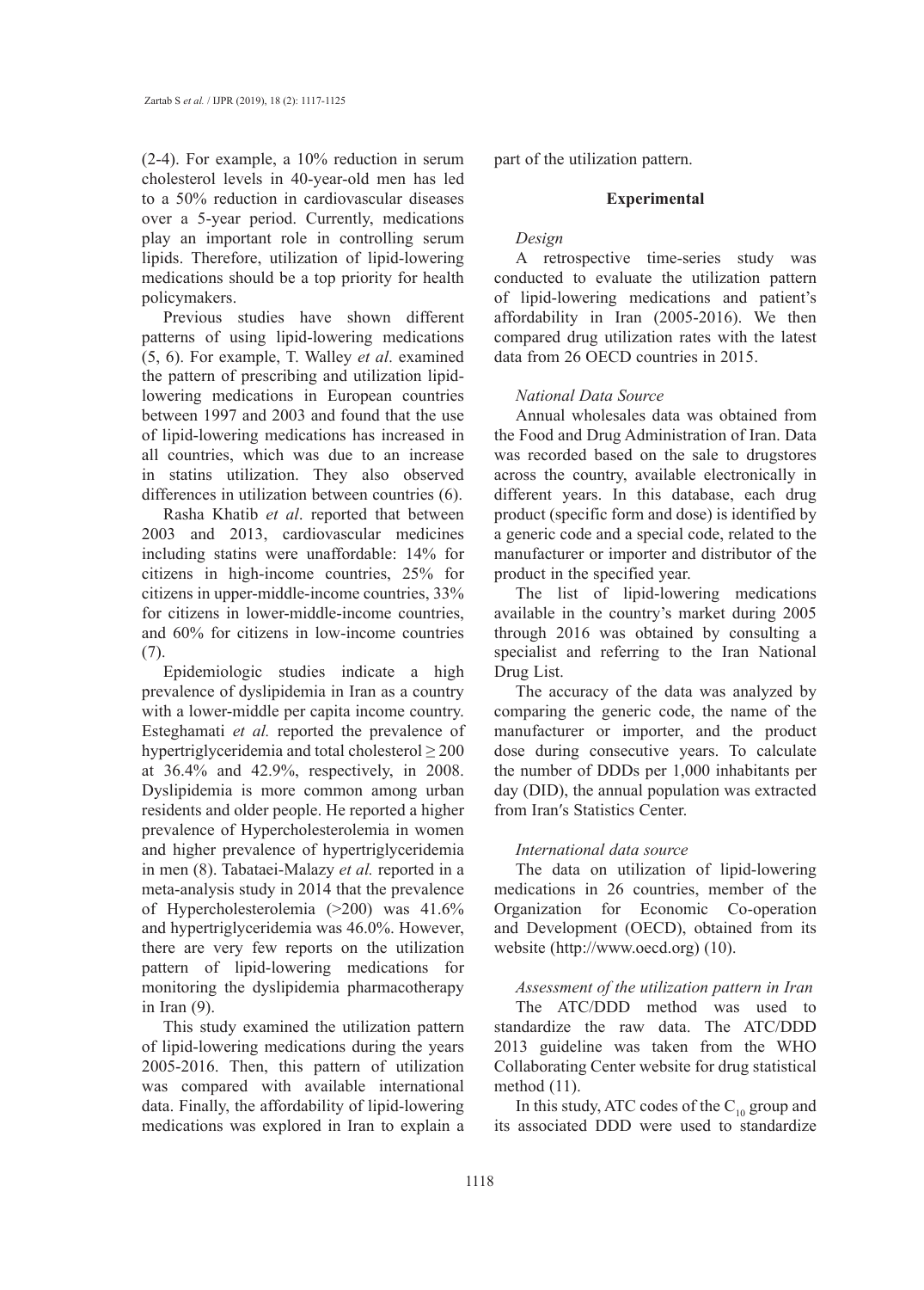

Figure 1. Utilization pattern of lipid lowering agents (C10) in Iran (DDD, defined daily dose).

lipid-lowering medications. According to WHO CDECD member countries with a preva definition "The DDD is the assumed average maintenance dose per day for a drug used for its main indication in adults" (11). The absolution countries during the average main indication in adults" (11).

The following formula was used to calculate with the utilization pattern in Iran. the number of DDDs per 1,000 inhabitants per day (DID)  $(12, 13)$ : Assessing the number of  $\overline{a}$ ID) (12, 13): Assessing the affordability inhabitants per day (DID) (12, 13):

$$
DID = \frac{number \, DDDs \times 1000}{number \, of \, population \times 365}
$$

Annual utilization of lipid-lowering medications was measured based on different levels of ATC codes and utilization growth rate month utilization was calculated. Excel 2010 was used to calculate the trend line of utilization of utilization over the trend line of utilization over the trend line of utilization over the trend line of utilization over the trend line of

The annual use of HMG-CoA reductase drug affordable and other lipid-lowering medications were Affordabilit calculated. Excel 2010 was used to calculate drug separately the trend line of utilization over time.

We used the Drug Utilization-90% (DU-90) methodology to compare the pattern of C<sub>10</sub> utilization with the list of essential medicine was published by the WHO  $(19<sup>th</sup>$  edition 2015) Use of lip  $(14-16)$ . We identified the ATC code, accounted for 90% of total DDDs in lipid-lowering study period. The medications (13). The utilization patterns of the utilization patterns of the utilization patterns of the utilization patterns of the utilization patterns of the utilization patterns of the utilization patterns of the util

### *Benchmarking utilization patterns*  compared with the utilization pattern in Iran.

Utilization data of  $C_{10}$  drugs from 26 OECD  $\frac{1}{16}$  countries was compared with Iranian similar lipid-lowering data in 2015 (10).  $\alpha$  called consumption of  $\alpha$  of  $\alpha$  of  $\alpha$  of  $\alpha$  of  $\alpha$  of  $\alpha$  of  $\alpha$  of  $\alpha$  of  $\alpha$  of  $\alpha$  of  $\alpha$  or  $\alpha$  or  $\alpha$  or  $\alpha$  or  $\alpha$  or  $\alpha$  or  $\alpha$  or  $\alpha$  or  $\alpha$  or  $\alpha$  or  $\alpha$  or  $\alpha$  or  $\alpha$  or  $\alpha$  or  $\$ 

OECD member countries with a prevalence ssumed average of dyslipidemia similar to Iran  $(41.6%)$  were nance dose per day for a drug used for its selected and the utilization patterns of these ndication in adults" (11). countries during 2005-2016 were compared with the utilization pattern in Iran.

The affordability was defined by comparing the number of minimum daily wage that could cover the cost of one month consumption of treatment protocol (17). To calculate the affordability, the minimum daily wage was obtained from the Ministry of Labor database which is announced annually. If the cost of onemonth utilization of medication or treatment was less than the daily wage, we considered that drug affordable (13).

> Affordability was calculated for each drug separately based on the monthly cost of hypothetical treatment (30DDDs) (13).

# **Results**

Use of lipid-lowering medications  $(C_{10})$ increased from 6.31 to 45.98 DID during the study period. The annual growth percentage was fluctuating: from 35.0% in 2005 to 9.7% in 2016, while it was negative in 2010 and 2013 (3.5% and 4.0%, respectively). Although the trend in both groups of HMG-CoA reductase and other lipid-lowering medications was positive, the utilization proportion of HMG-CoA reductase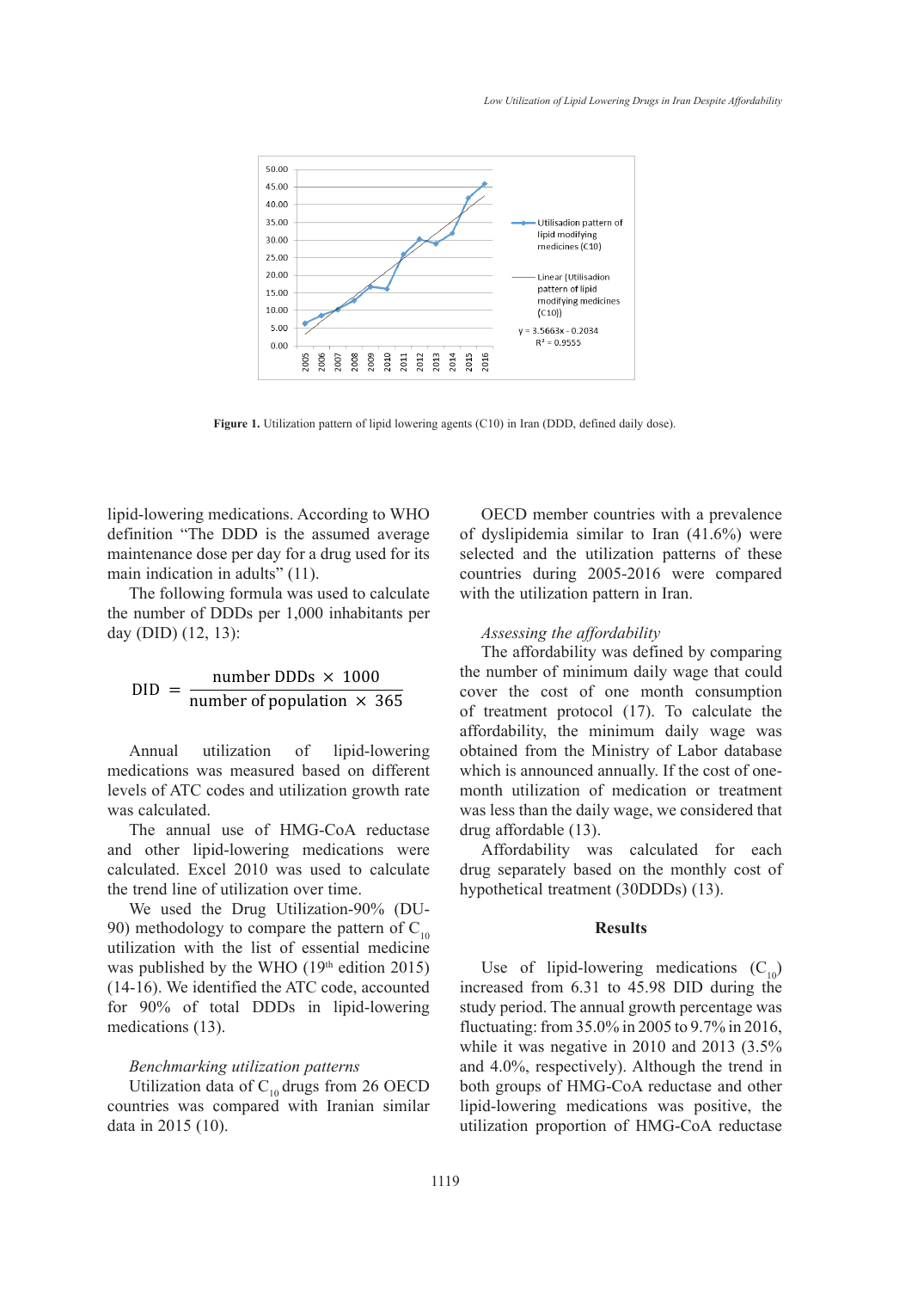|                                                             | 2005 | 2006 | 2007 | 2008 | 2009  | 2010  | 2011  | 2012  | 2013  | 2014  | 2015  | 2016  |
|-------------------------------------------------------------|------|------|------|------|-------|-------|-------|-------|-------|-------|-------|-------|
| C <sub>10</sub> A <sub>A</sub> <sub>05</sub> (Atorvastatin) | 2.28 | 4.32 | 6.50 | 8.74 | 12.41 | 12.50 | 21.62 | 25.86 | 25.33 | 27.77 | 36.32 | 38.30 |
| C10AA02 (Lovastatin)                                        | 1.86 | 2.11 | 1.81 | 1.84 | 1.85  | 1.38  | 1.59  | 1.36  | 1.10  | 1.03  | 0.77  | 0.60  |
| C10AA07 (Rosuvastatin)                                      |      |      |      |      |       |       | 0.00  | 0.00  | 0.00  | 0.03  | 1.63  | 3.71  |
| C10AA01 (Simvastatin)                                       | 0.96 | 0.90 | 0.71 | 0.76 | 0.86  | 0.68  | 0.62  | 0.68  | 0.51  | 0.49  | 0.46  | 0.39  |

**Table 1.** Number of defined daily dose per 1000 inhabitants per day for HMG-CoA reductase.

was higher than 80% (80.7% in 2005 to 93.5% in 2016). Figure 1 is illustrating the trend of lipid-lowering medications utilization. A linear trend shows a high linear relationship  $(R^2 =$ 0.96).

The overall utilization in the subgroup of HMG-CoA reductase during 2005 to 2016 changed from 5.09 to 43.01 DID. During these 11 years, the growth of this subgroup was relatively stable ( $R^2 = 0.96$  linear trend). Initially, there were three medications in the market: Atorvastatin (C10AA05), Lovastatin (C10AA02), and Simvastatin (C10AA01), but more than 90% of the HMG-CoA reductase subgroup utilization was associated with Atorvastatin. Lovastatin and Simvastatin had a slow decrease while Atorvastatin rapidly increased (16.8 fold). In 2011, Rosuvastatin entered the market. Until 2015, there was no internal (generic) production of it. Rosuvastatin's utilization grew very slowly but after domestic production in 2015, its utilization increased drastically, (134 times). Table 1 show a summary of utilization of HMG-CoA reductase subgroup and Table 2 displays the utilization of non HMG-CoA reductase.

During the study, DU-90 medications were identified for HMG-CoA reductase and non-HMG-CoA reductase. At the beginning of the study, Atorvastatin, Gemfibrozil, Lovastatin, and Simvastatin were on the list. By increasing the proportion of Atorvastatin at the end of the study period, only Atorvastatin and Rosuvastatin were on the list (Figure 2). While only simvastatin is on the list of WHO essential medicines (16).

Comparisons with OECD countries showed that Iran utilized less in 2015 (Figure 3). The prevalence of dyslipidemia in Australia was similar to Iran, but the utilization of lipidlowering medications in Australia was 3.2 times higher than that of Iran in 2015 (Figure 4). Of course, the utilization growth in Australia during 11 years was 1.5 times, while it was 7.3 times in Iran as a developing country.

In 2005, only Lovastatin from HMG-CoA reductase group and Nicotinic Acid from non-HMG-CoA reductase were affordable. But over the years, all of the lipid-lowering medications have moved towards affordability. In 2016, all of the lipid-lowering medications in Iran were affordable.

| those measured of wellies whip wore per 1000 illuminum per way for hold finite contremented |       |       |       |       |       |       |       |       |       |       |       |       |
|---------------------------------------------------------------------------------------------|-------|-------|-------|-------|-------|-------|-------|-------|-------|-------|-------|-------|
|                                                                                             | 2005  | 2006  | 2007  | 2008  | 2009  | 2010  | 2011  | 2012  | 2013  | 2014  | 2015  | 2016  |
| C10AC01(Cholstyramine)                                                                      | 0.014 | 0.012 | 0.010 | 0.003 | 0.006 | 0.006 | 0.006 | 0.007 | 0.006 | 0.007 | 0.006 | 0.006 |
| C10AB10 (Clofibrate)                                                                        | 0.232 | 0.154 | 0.152 | 0.127 | 0.135 | 0.117 | 0.119 | 0.117 | 0.085 | 0.077 | 0.080 | 0.076 |
| C10AX09 (Ezetimibe)                                                                         |       | 0.024 | 0.085 | 0.139 | 0.182 | 0.173 | 0.242 | 0.262 | 0.255 | 0.244 | 0.214 | 0.278 |
| C10AB05 (Fenofibrate)                                                                       |       |       |       |       |       | 0.058 | 0.316 | 0.633 | 0.633 | 1.029 | 1.152 | 1.456 |
| C10AB04 (Gemfibrozile)                                                                      | 0.960 | 0.997 | 0.973 | 1.194 | 1.278 | 1.220 | 1.408 | 1.308 | 1.094 | 1.254 | 1.266 | 1.154 |
| C10AD02 (Nicotinic Acid)                                                                    | 0.009 | 0.008 | 0.008 | 0.006 | 0.008 | 0.006 | 0.005 | 0.002 | 0.007 | 0.003 | 0.002 | 0.002 |

**Table 2.** Number of defined daily dose per 1000 inhabitants per day for non HMG-CoA reductase.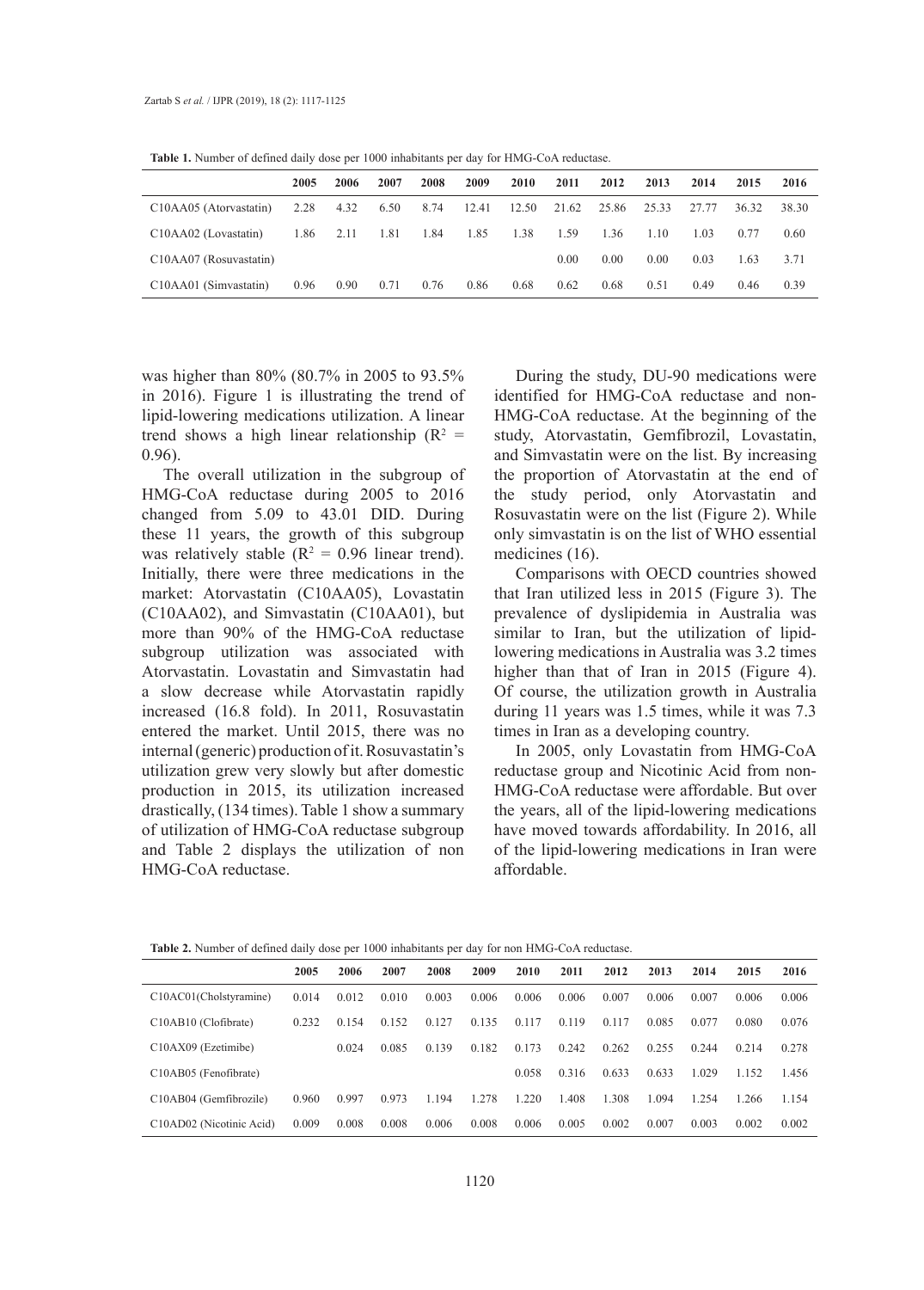



Figure 2. Pattern of DU-90% for lipid lowering drugs in Iran.



(2015). **Figure 3.** Comparison of lipid lowering drugs utilization in Iran and OECD countries (2015).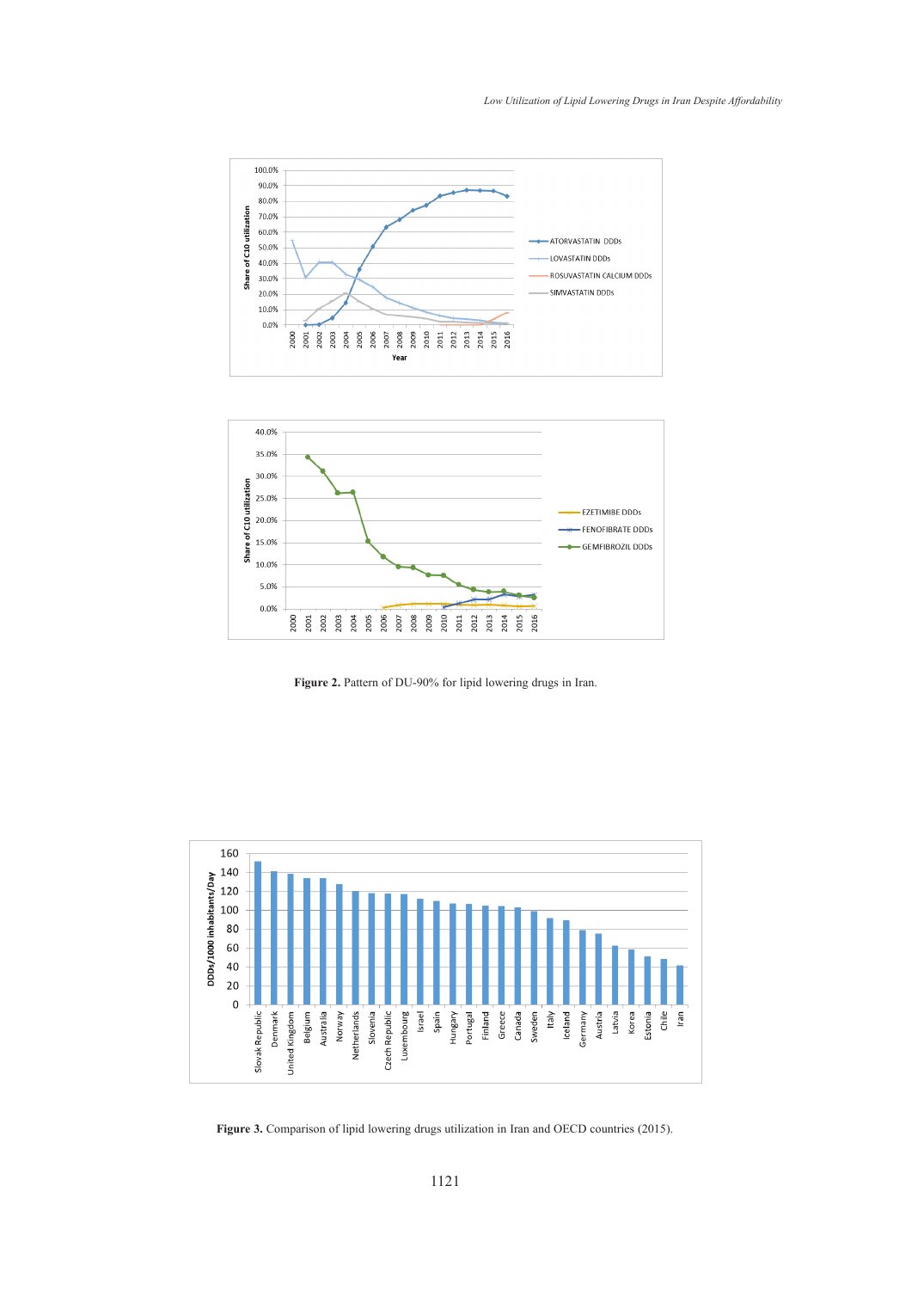

Figure 4. Benchmarking the trend of lipid lowering drugs utilization (Iran and Australia). lowering medications in Iran were affordable. The growth of affordability was partly  $\cdot$   $\cdot$ . Denemiating the trend of fipid fowering drugs utilization (fram and Australia).



**Figure 5.** Affordability of statins in Iran. **Figure 5.** Affordability of statins in Iran.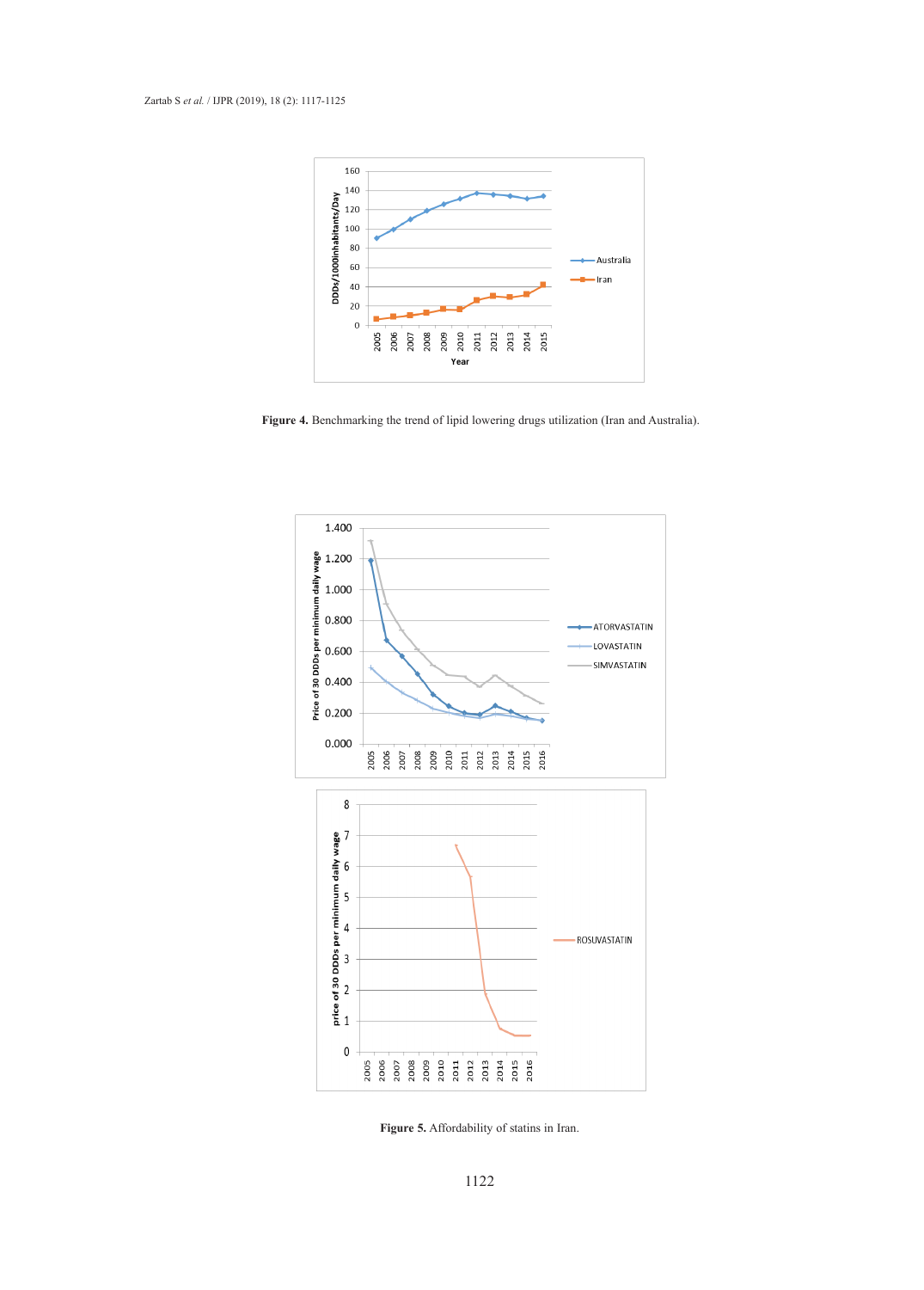

**Figure 6.** Affordability of non-HMG-CoA reductase.

The growth of affordability was partly due to the generic plan that can explain some of the utilization growth over these years. Figures 5 and 6 are displaying the affordability of lipidlowering medications over the years.

# **Discussion**

Based on the findings of this study, the use of lipid lowering drugs  $(C_{10})$  in the 11-year study period (2005-2016) has increased nearly 7 times. There was an increase in utilization

rdability was partly due of lipid-lowering medications while there was a decrease in the incidence of dyslipidemia over the years (2005-2011). So, in addition to consider the appropriate lifestyle, management of hyperlipidemia has become more efficient in these years.

> Compared to OECD countries, the use of  $C_{10}$  medications was relatively inadequate in Iran. Average utilization of lipid lowering medications in the OECD countries was 104.3 DID in 2015, while Iranian utilized 41.9 DID in the same year. Maybe one of the most important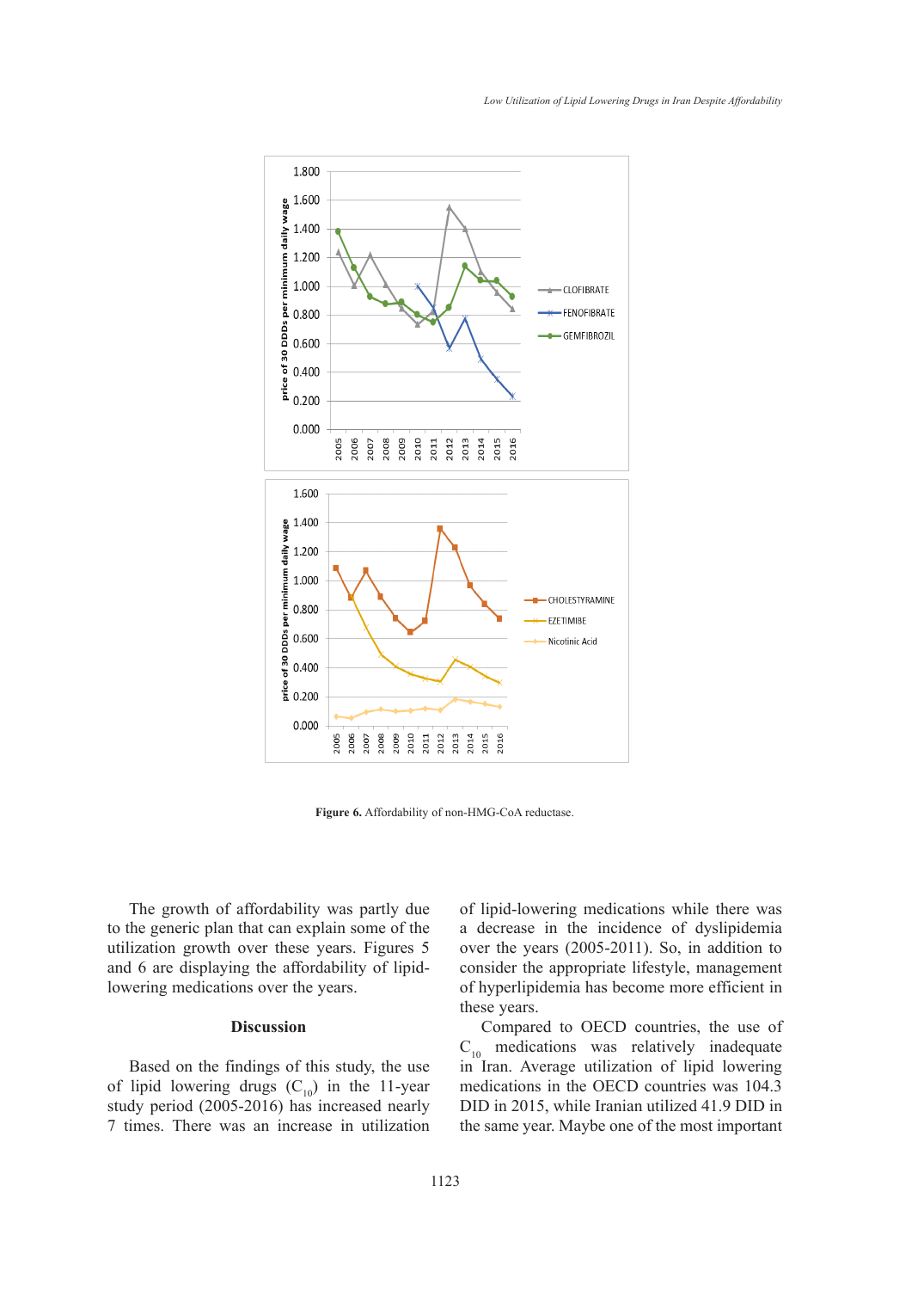

**Figure 7.** Effect of HMG-CoA reductase utilization on total utilization.

reasons for this discrepancy is the high number of undiagnosed patients in the community (18).

In 2005, the first year of study, only Lovastatin and Nicotinic acid medications our study was from the wholesale, and att were affordable for Iranians, while in 2016, all should be paid to the interpretation of the Iranian lipid-lowering medications available in the Iranian market were affordable.

The main reason for affordability of drugs from this data. Data i was generic drug pricing policies. Drug prices are extremely under the control of the Ministry of Health of Iran (19).

For many years, Atorvastatin had the highest and maybe differ in collecting non-reimburs utilization in the  $C_{10}$  group. But after the arrival drugs and OTC sales data. However, Den of the generic form of Rosuvastatin into the market and its affordability, its growth rate was much higher than Atorvastatin growth rate. Part much inglied than Alor vastally growth rate. Fare  $\sum_{n=1}^{\infty}$  and  $\sum_{n=1}^{\infty}$ . efficacy of Rosuvastatin (20). Conclusion Conclusion and to explained by belief

Between 2005 and 2016, the increase in utilization was entirely influenced by the increased use of HMG-CoA reductase subgroup medications. Thus, even total utilization fluctuations have been strongly influenced by the fluctuations in the use of HMG-CoA reductase subgroup medications (Figure 7).

## **Limitations**

It should be noted that the effect of insurance coverage was not considered in this study.

s for this discrepancy is the high number However, the increased insurance coverage that the distribution of the might named the worse, the increased instituted to verify that is agnosed patients in the community (18). occurred in these years can partly explain this 2005, the first year of study, only increase in utilization. The data we received in our study was from the wholesale, and attention should be paid to the interpretation of the data. lipid-lowering medications available in For example, data from expired medications hian market were affordable. The same of the pharmacy or at home were not removed from this data. Data from the OECD countries were provided by the competent authorities of each country. Some countries use wholesale lth of Iran (19). The utilization of lipid-lowering data, while others use prescription data. They maybe differ in collecting non-reimbursement drugs and OTC sales data. However, Denmark, generic form of Rosuvastatin into the Estonia, Finland, Sweden, and the Slovak and its affordability, its growth rate was Republic used wholesale data for the report, like Iran (21).

# **Conclusion**

To summarize, the utilization of lipidlowering medications has increased in Iran over the past 11 years as a middle-income country, although utilization is still low in comparison to OECD member due to the high rates of undiagnosed patients, inappropriate education on utilization, and inappropriate disease control in diagnosed patients. While all of the lipidlowering medications in Iran are affordable, for controlling dyslipidemia, comprehensive plans should be provided to educate patients